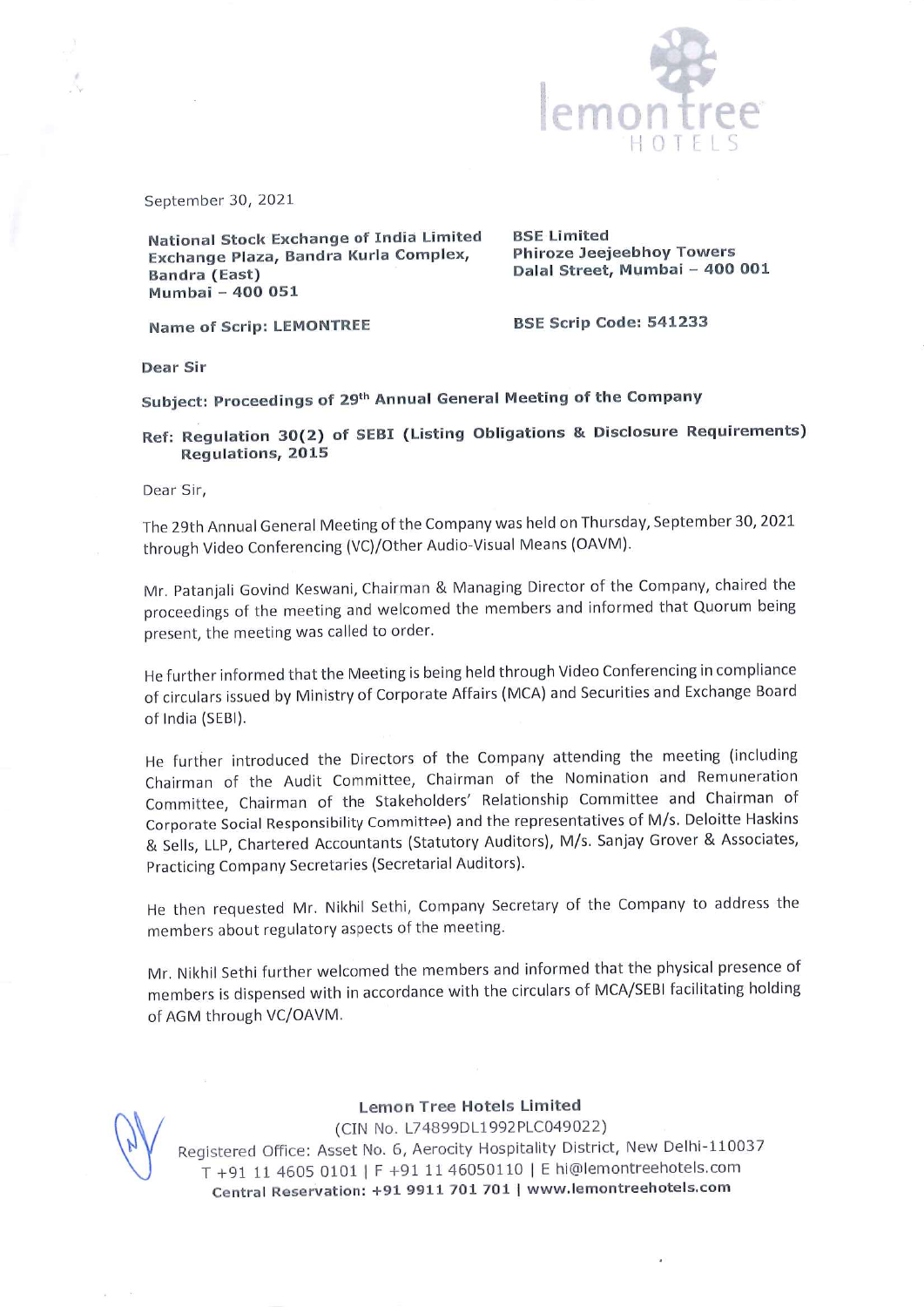

He further informed that the Register of Directors and Key Managerial Personnel and their shareholding maintained under Section <sup>170</sup> of the Companies Act, 2013; the Register of Contracts or arrangements in which Directors are interested under Section <sup>189</sup> of the Act and Certificate from Statutory Auditors of the Company certifying that Krizm Hotels Private Limited Employee Stock Option Scheme <sup>2006</sup> of the Company is being implemented in accordance with the Securities and Exchange Board of India (Share Based Employee Benefits) Regulations, <sup>2014</sup> are available electronically for inspection by the Members on the website of the Company at www.lemontreehotels.com during the AGM.

The Notice convening the AGM and Annual Report was also taken as read with the permission of Members presen<sup>t</sup> including the Auditor's Report as there are no adverse comments/qualifications contained therein.

Mr. Nikhil Sethi then informed that the facility of remote e-voting was provided to shareholders to enable them to cast their votes electronically was concluded at 5.00 P.M. yesterday i.e., September 29, 2021. Members who attended the AGM who had not cast their vote by remote e-voting were eligible to cast their vote through e-voting during the AGM. The Shareholders were informed that the Board of Directors had appointed Mr. Prakash Verma, Practicing Company Secretary, as the Scrutinizer to supervise the remote e-voting and evoting process during the AGM and submit his repor<sup>t</sup> on all the resolutions contained in the Notice of the 29th AGM of the Company.

Mr. Nikhil Sethi briefed the following Agenda items as per the Notice of AGM dated August 11, 2021:

## Ordinary Business:

- 1. To receive, consider and adopt:
	- (a) the Audited Standalone Financial Statements of the Company for the period ended March 31, <sup>2021</sup> including the Audited Balance Sheet as at March 31, <sup>2021</sup> and the Statement of Profit and Loss and Cash Flow Statements for the year ended March 31, <sup>2021</sup> and the Reports of the Auditors and Board of Directors in respec<sup>t</sup> thereof; and
	- (b) the Audited Consolidated Financial Statements of the Company for the period ended March 31, <sup>2021</sup> and repor<sup>t</sup> of the Auditors in respec<sup>t</sup> thereof.
- 2. To appoint <sup>a</sup> director in the <sup>p</sup>lace of Mr. Rattan Keswani who retires by rotation and is eligible for re-appointment.



Lemon Tree Hotels Limited

(CIN No. L74899DL1992PLC049022) Registered Office: Asset No. 6, Aerocity Hospitality District, New Delhi-110037 <sup>T</sup> +91 <sup>11</sup> <sup>4605</sup> 0101 IF +9111 <sup>46050110</sup> IE hi@lemontreehotels.com Central Reservation: +91 9911 701 701 I www.lemontreehotels.com